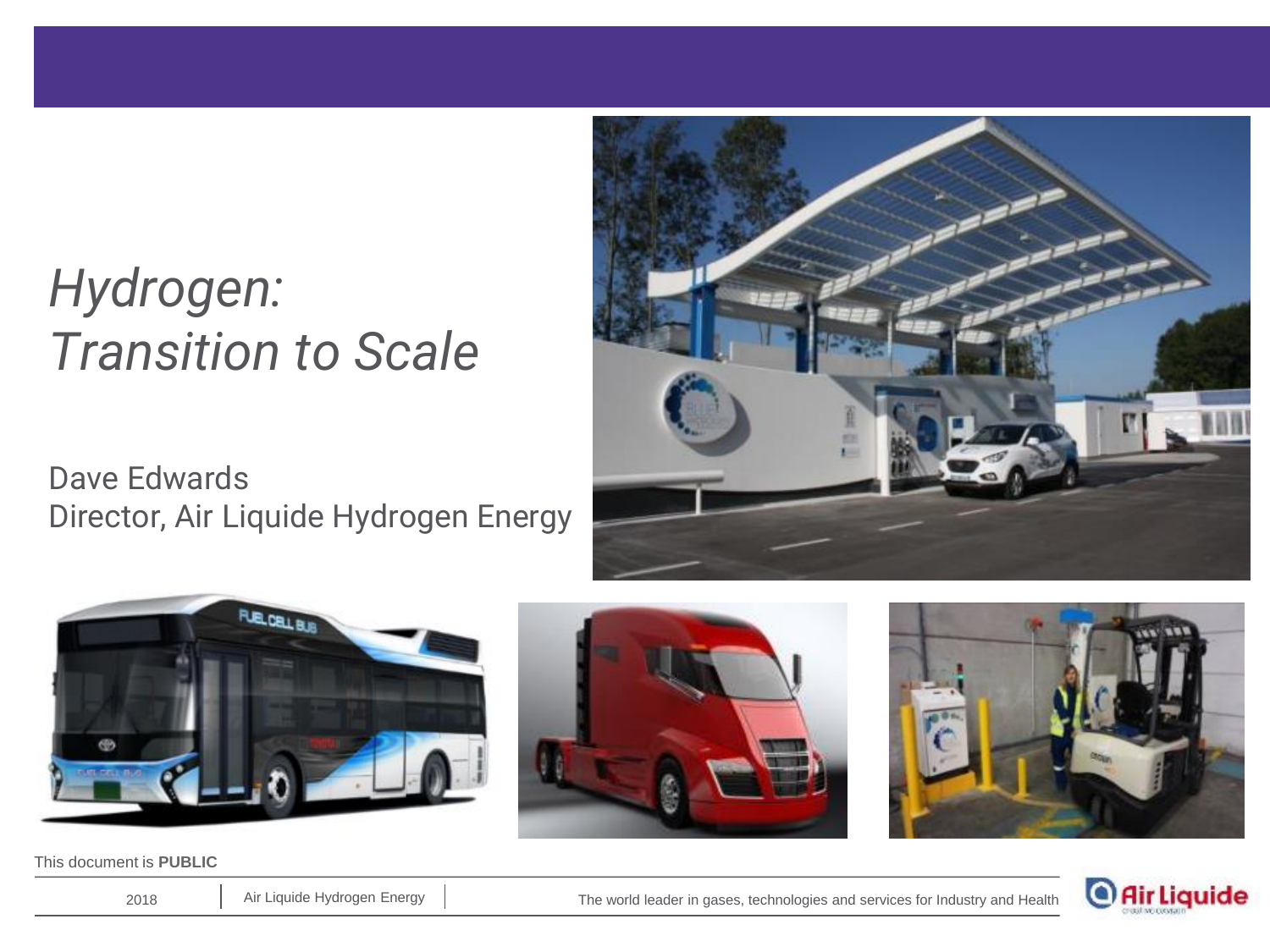## Sources – Hydrogen Roadmapping



2018 Air Liquide Hydrogen Energy | The world leader in gases, technologies and services for Industry and Health

O Air Liquide

SOURCE: McKinsey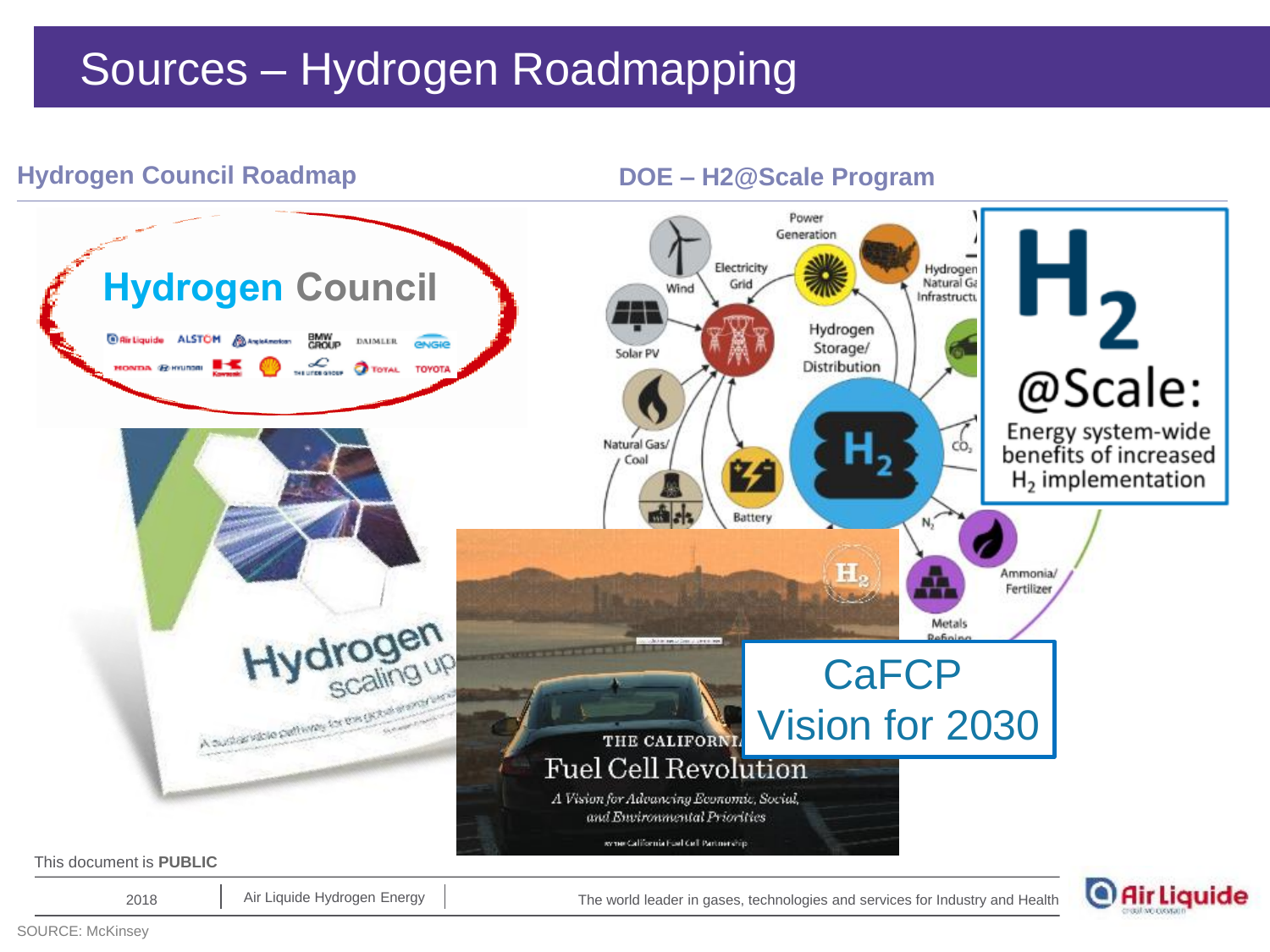## The History of Hydrogen = Transitions



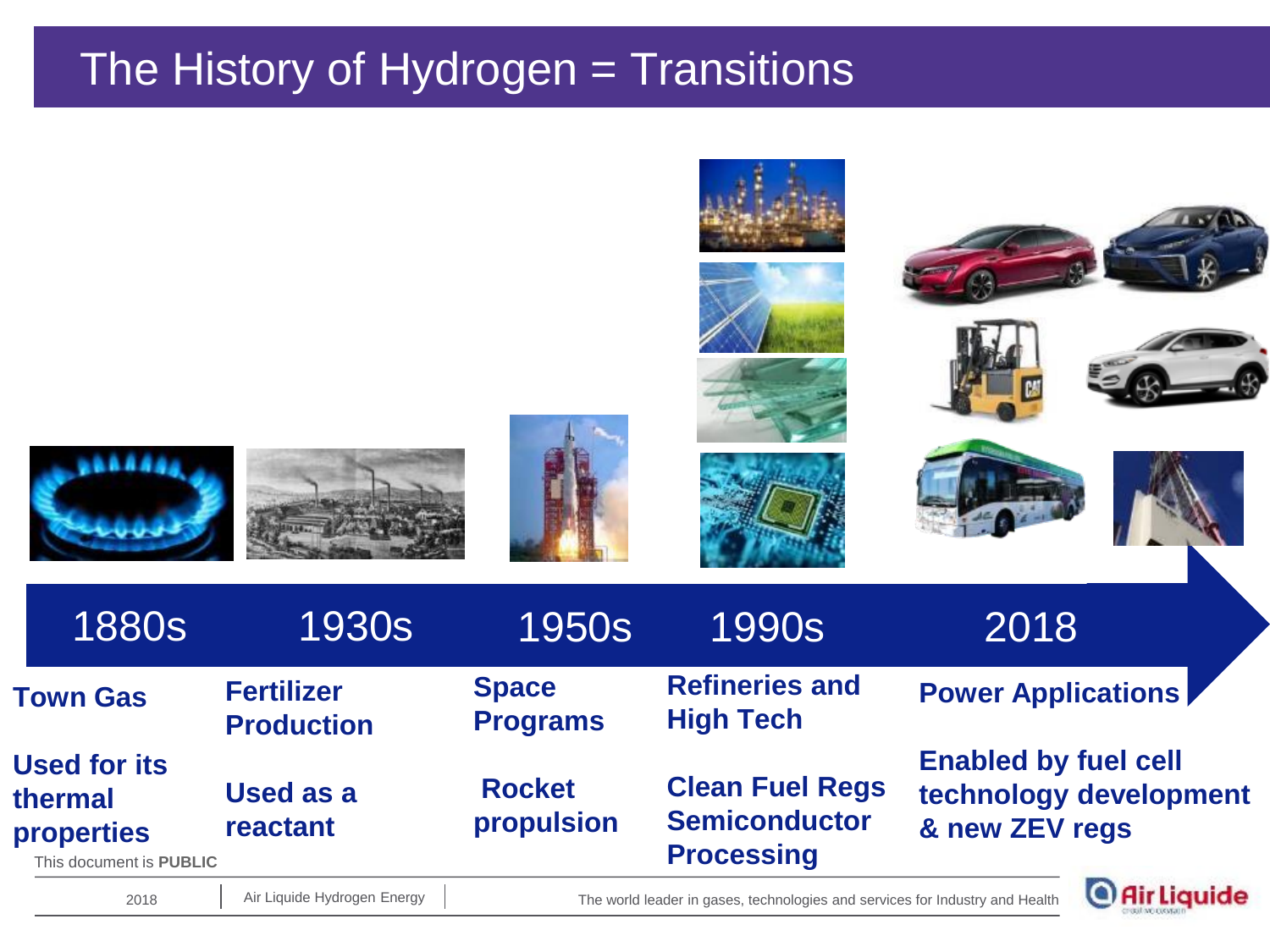## The Hydrogen Production Transition



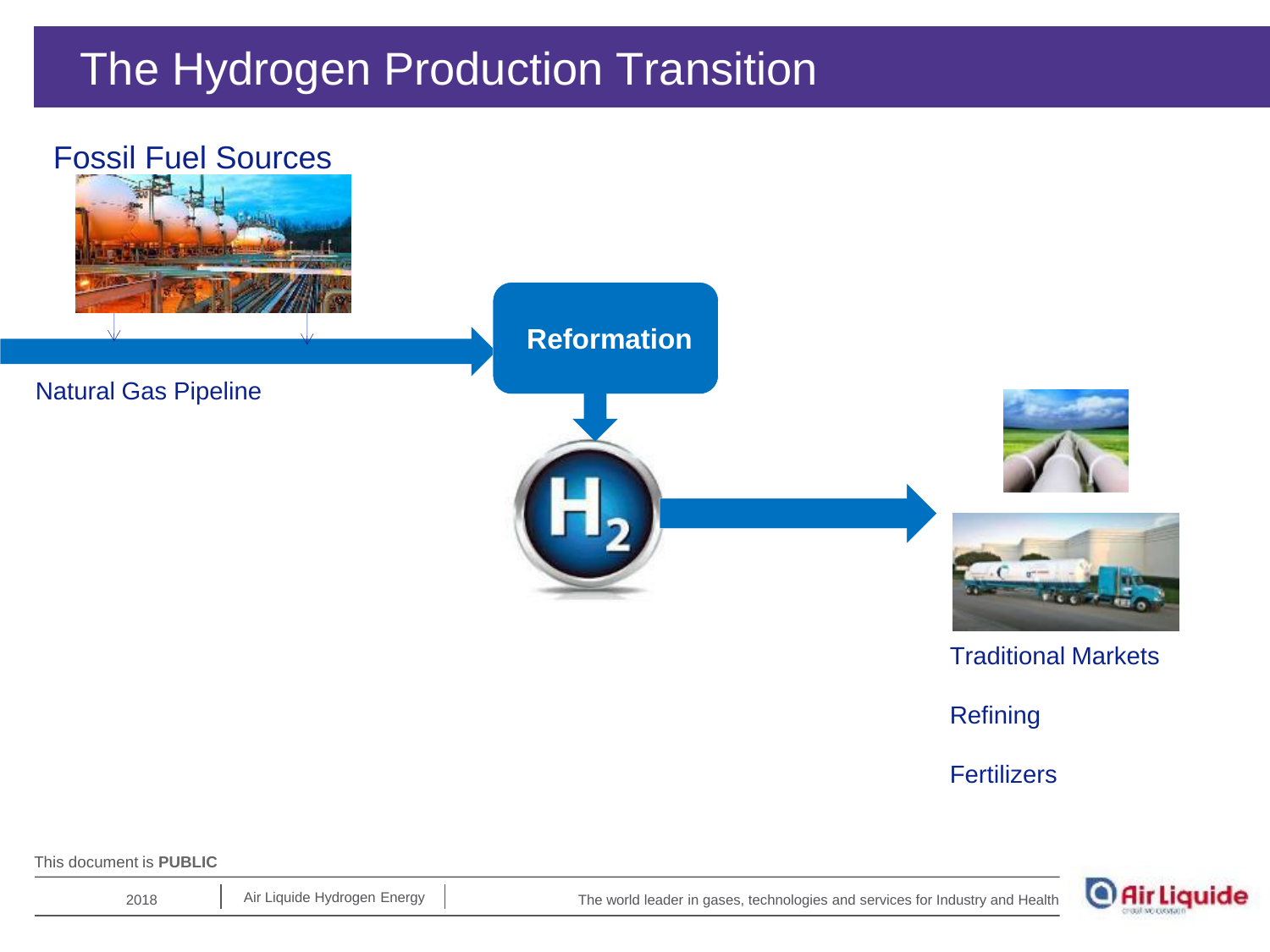## Renewable Hydrogen "The Next 50 years"

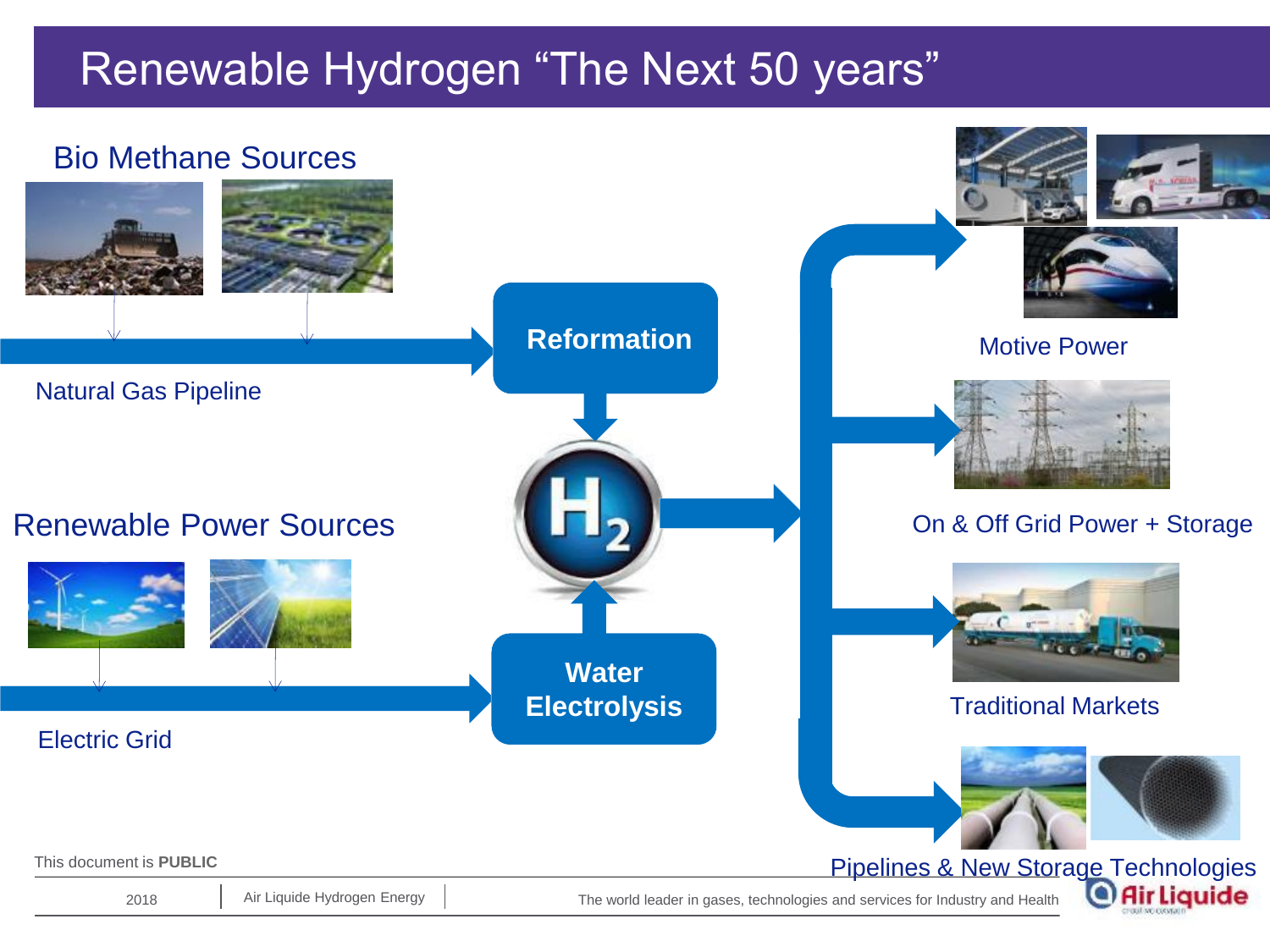#### Denholm et al. 2008



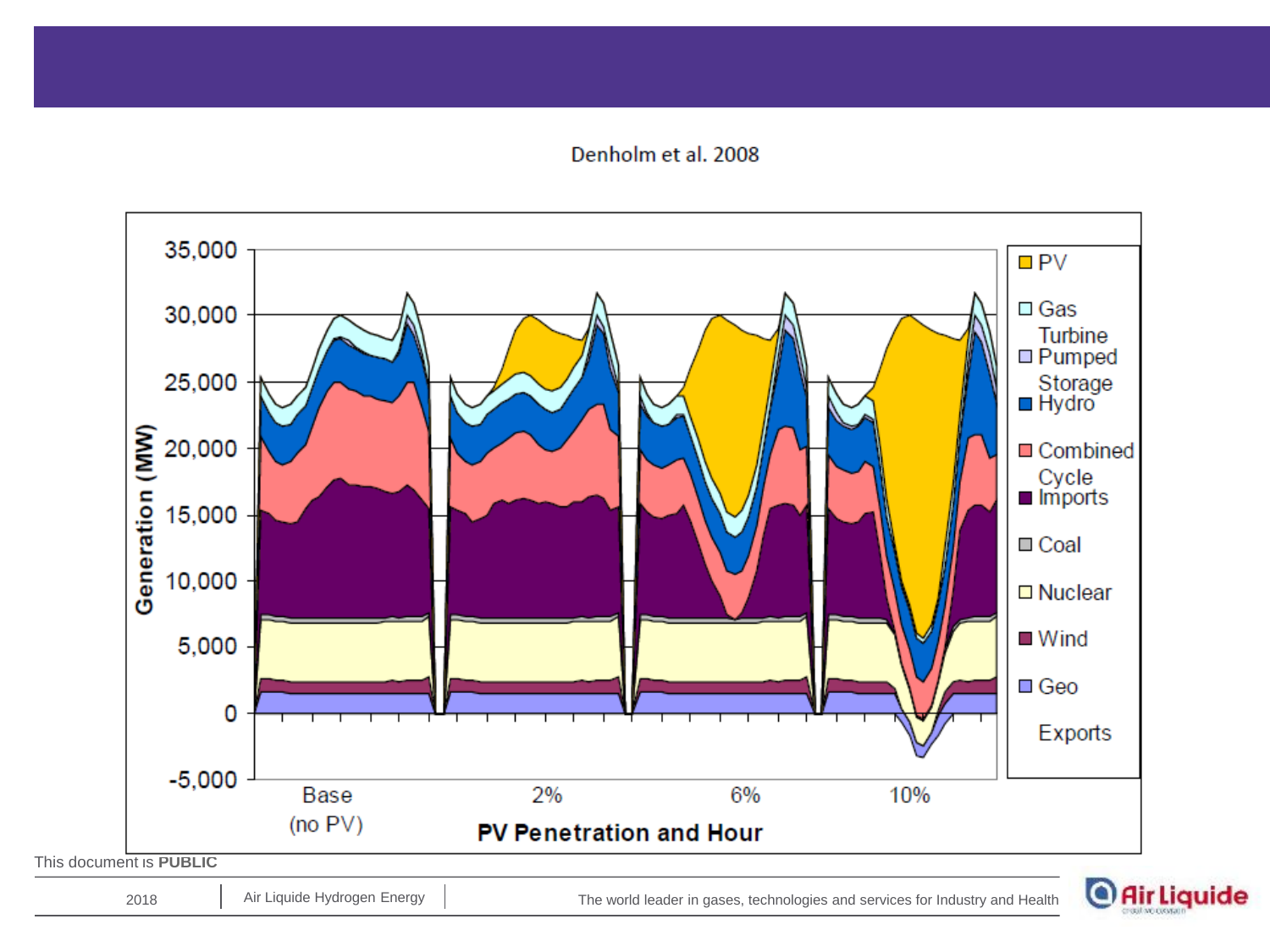## Market Potential – 2050 Vision from the Hydrogen Council



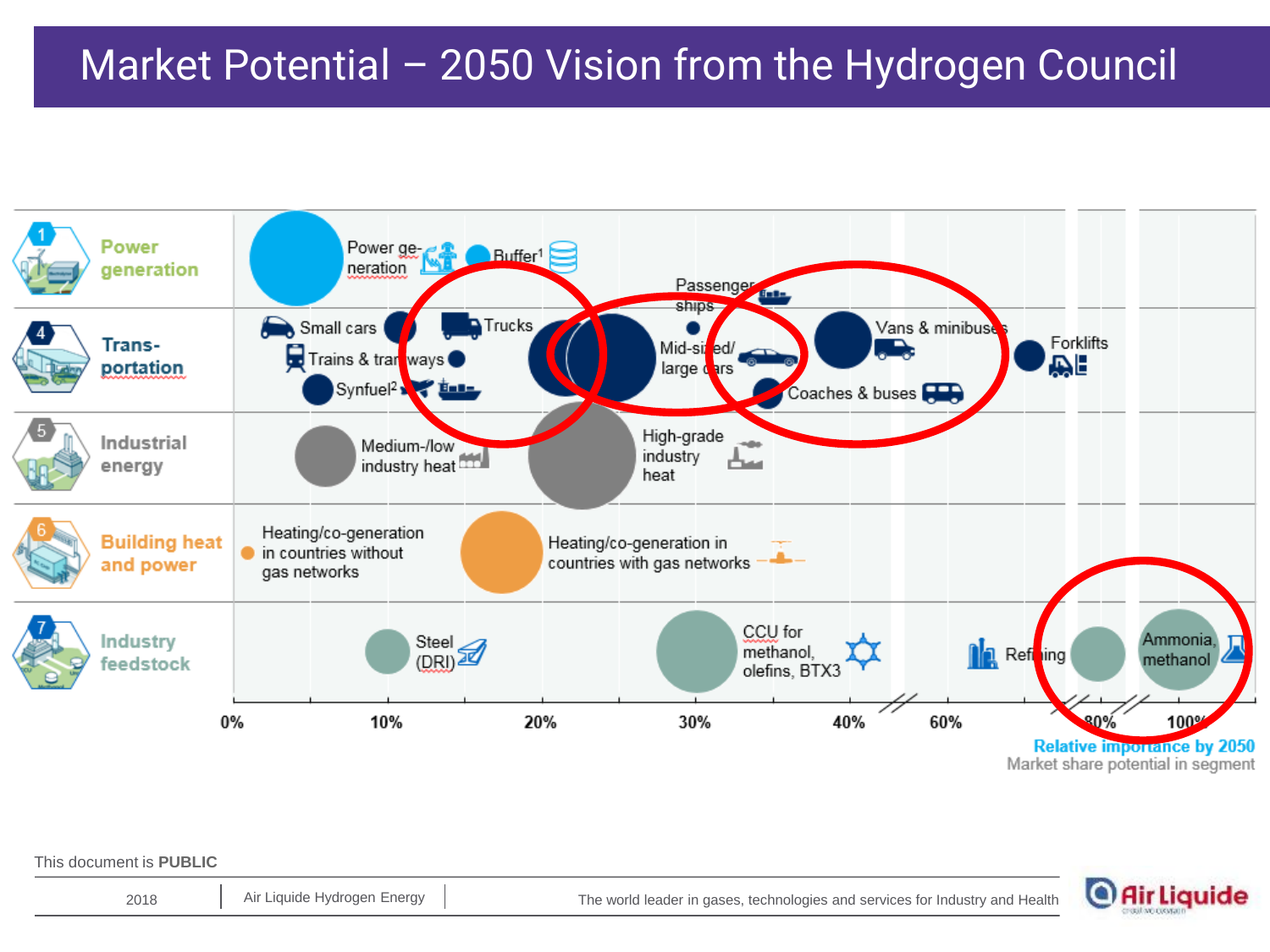## CA: 2030 Vision for On-Road Transportation



#### As a reference:

Today in CA there are 7 large refineries consuming approximately 3000tpd H2

The "merchant" business in CA is about 50tpd LH2

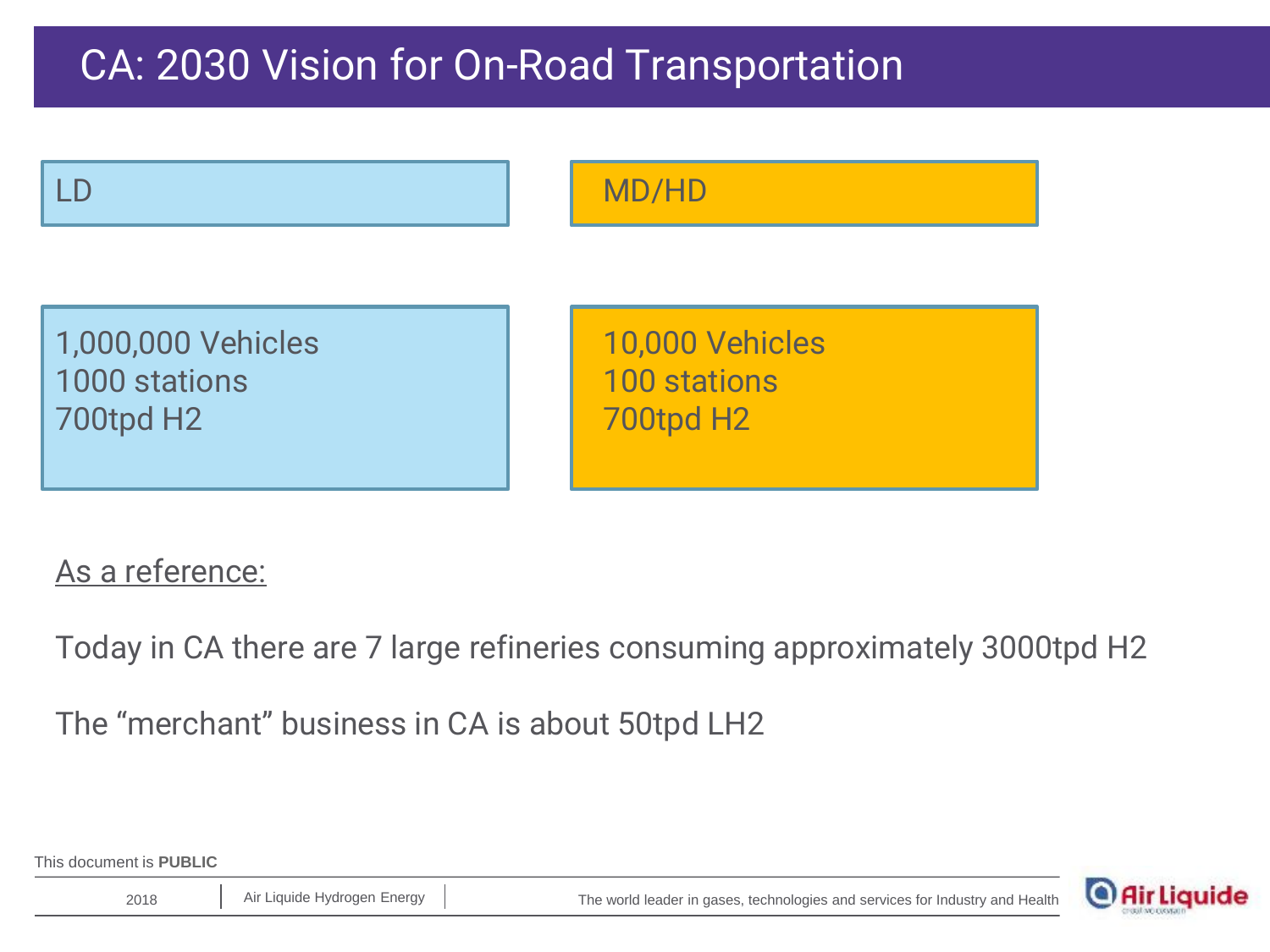## Market Requirements – Early Commercial

#### LD MD/HD

### Vehicle & User Expectations

1-10kg/fill 30-100kg/fill H70 H35 & H70 & ??? 3-5mins per fill **1996** and 1997 **1** 5-10 mins per fill partial fills common full full fills standard

### Station Usage

100+ vehicles/day/position 1 50+ vehicles/day/position 1-4 fueling positions/station 2-4 fueling positions/station 1 nozzle/fueling position 2 nozzle/fueling position

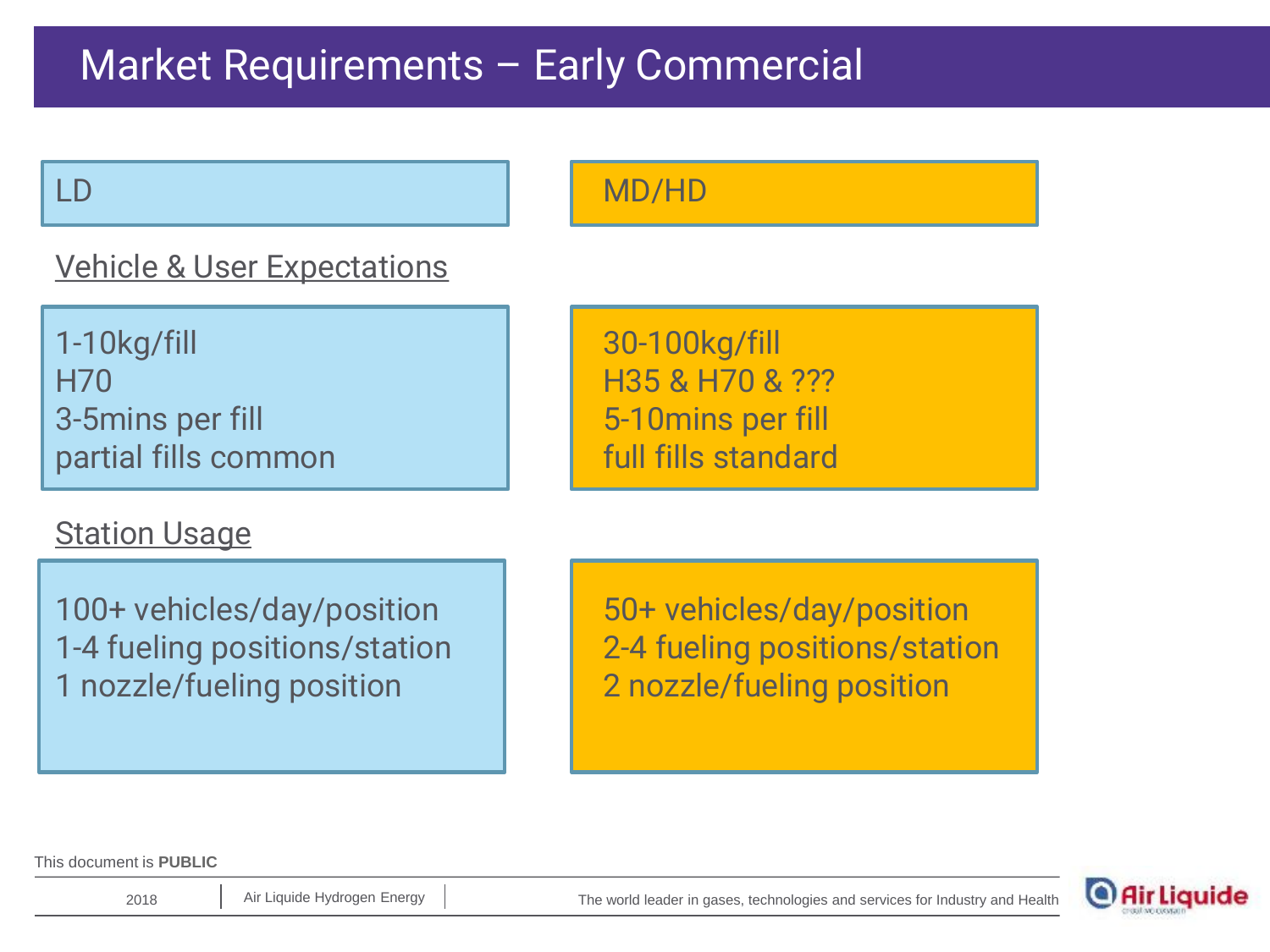#### LD

100-1000kg/day

I gaseous delivery (300-450bar)

II onsite gaseous production

III liquid delivery

#### MD/HD

3000-10000kg/day (3-10tpd)

I gaseous delivery

II onsite gaseous production (onsite liquefaction?)

III liquid delivery

IV pipeline stations

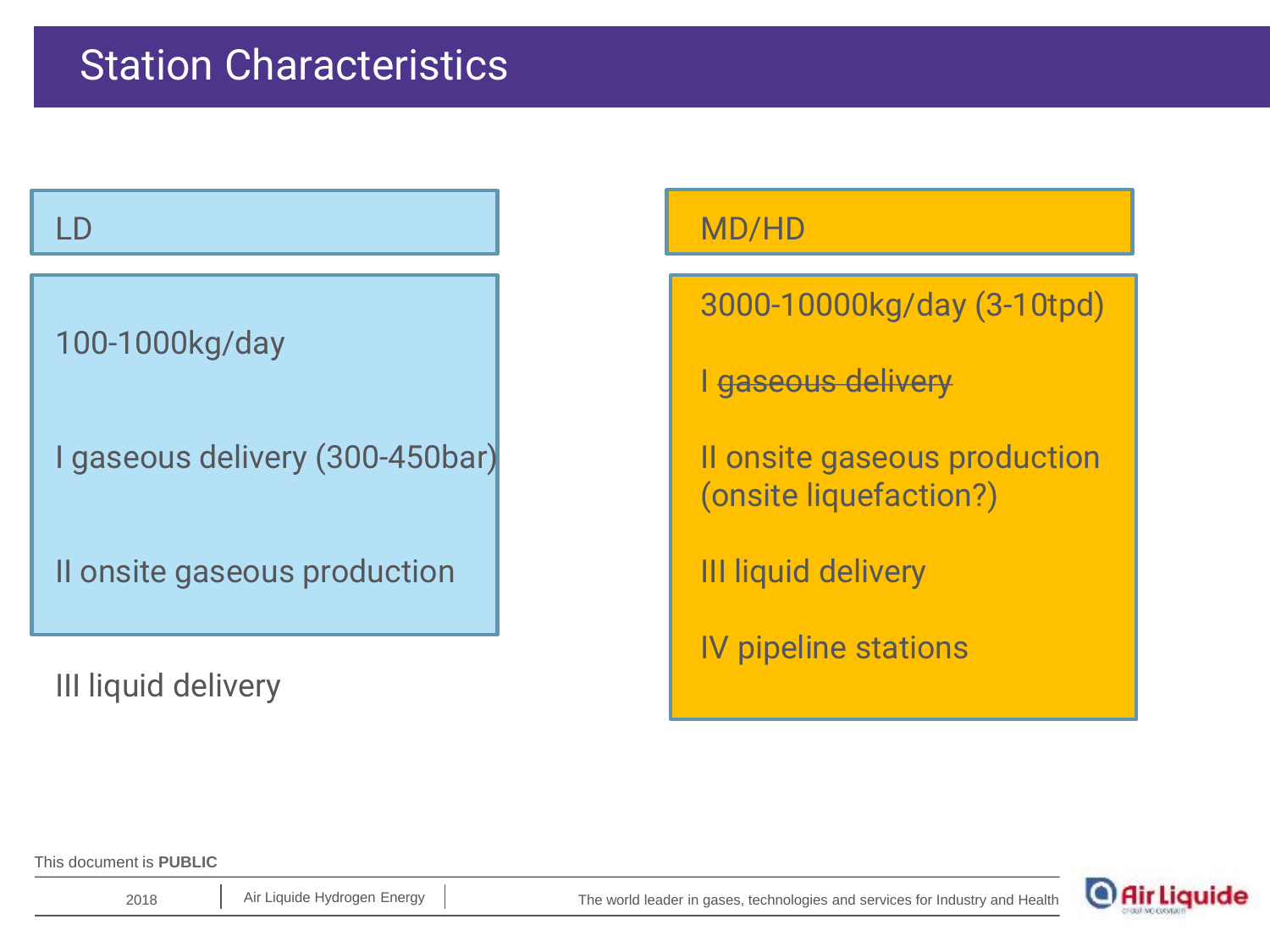## Build from Today's Distribution Model - Hub & Spoke

**H2 Distribution Hub (4 tons onsite storage)**

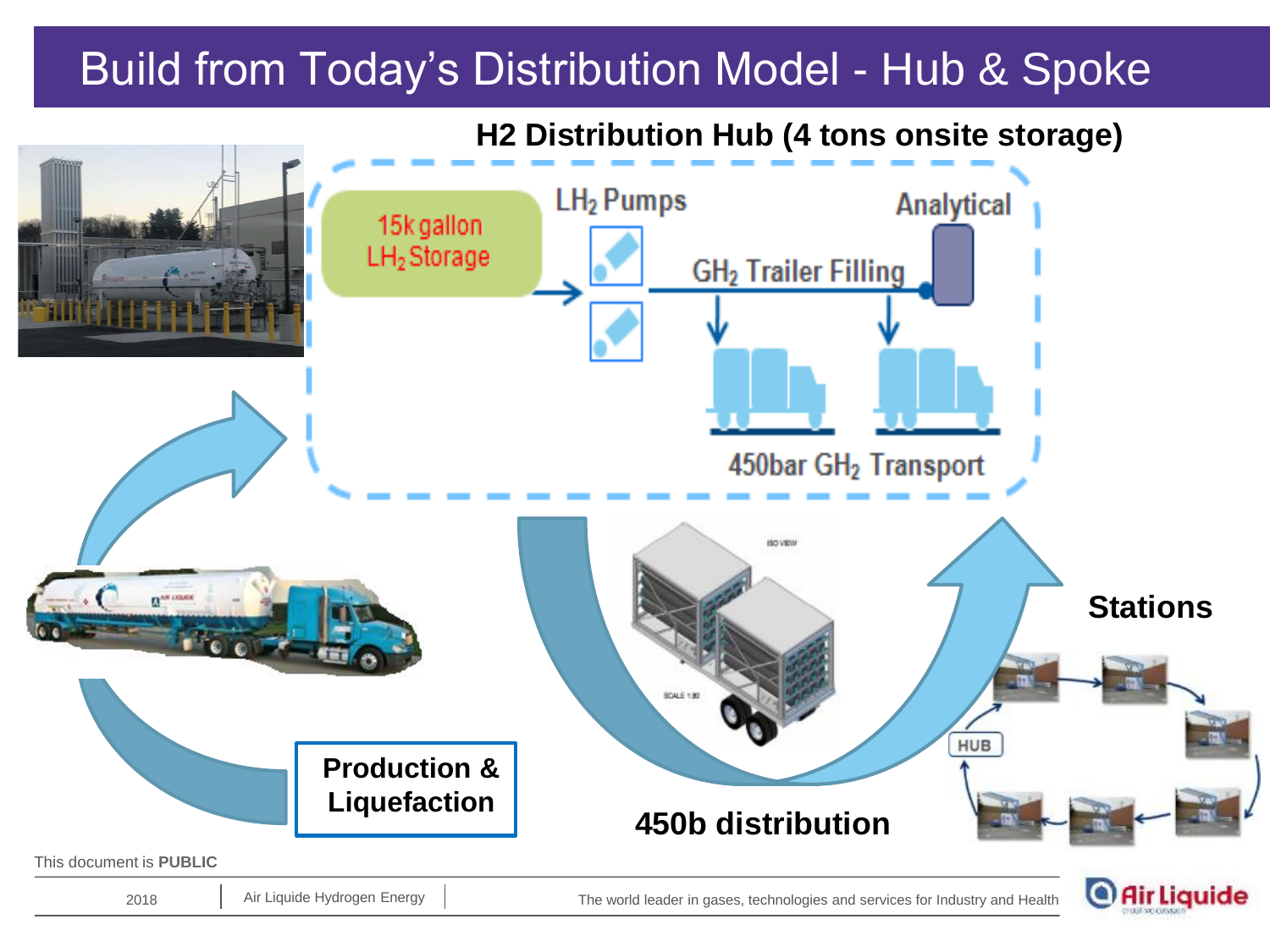## Tomorrow's MD/HD Station Model – liquid delivery

#### **MD/HD Station (8 tons onsite storage)**



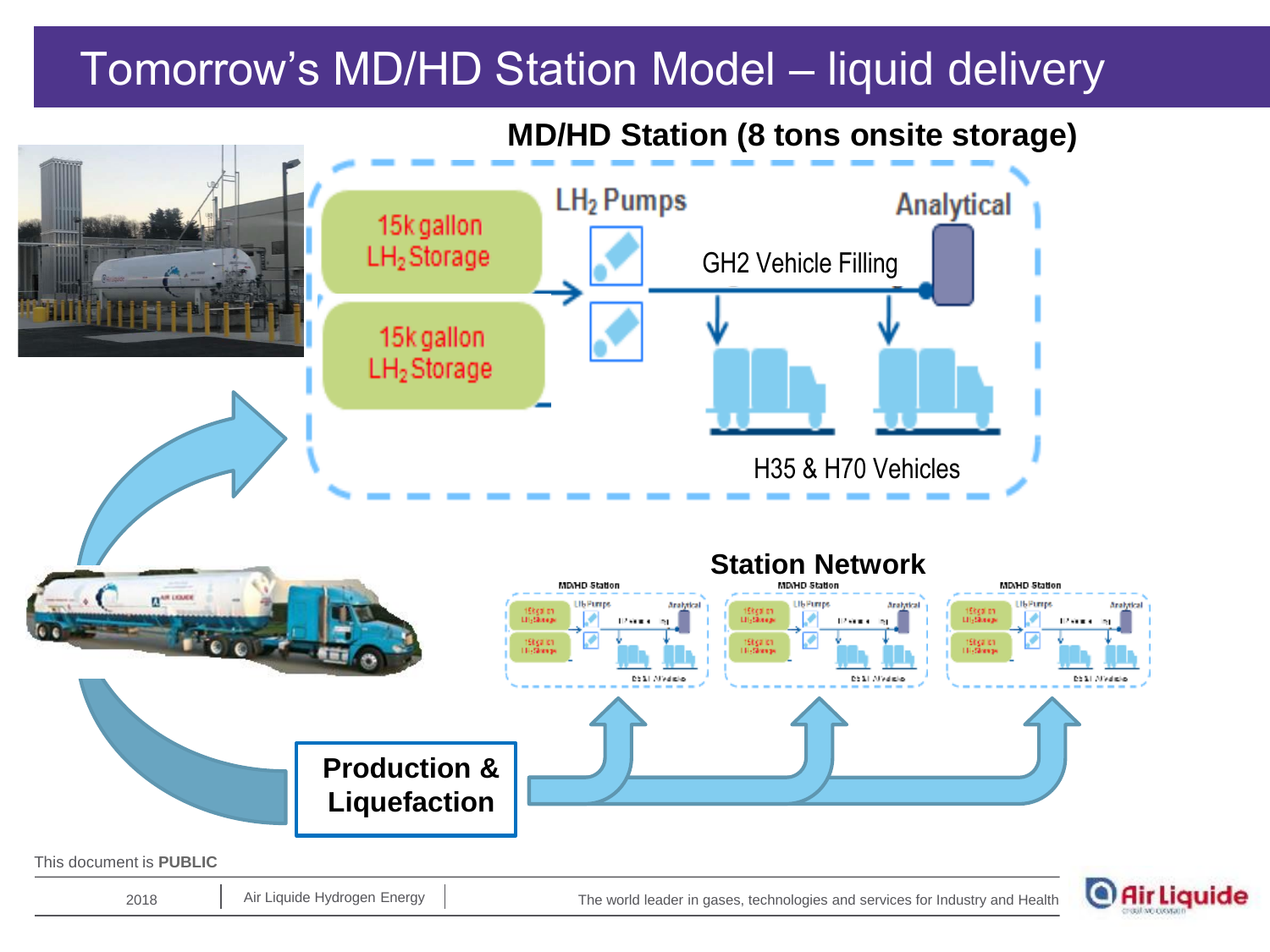# LH<sub>2</sub> Storage

Onsite liquid storage 15,000gal typical =  $4$  tons

Liquid delivery tanker 13,000gal typical =  $3.5$  tons

NASA Sphere 850,000gal = 230 tons



Roughly to Scale

This document is **PUBLIC**



LIQUIFIED HY DROGEN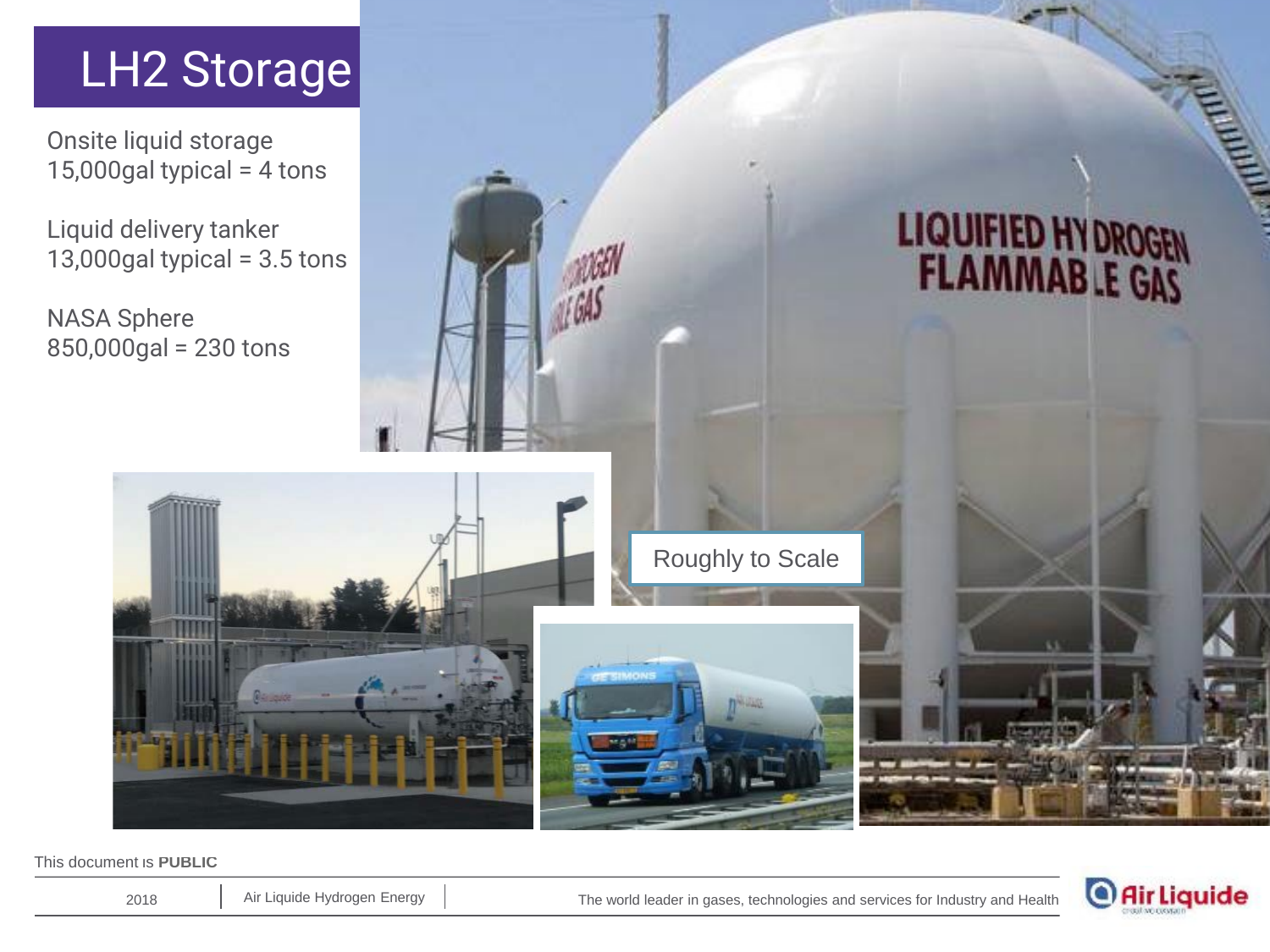## H2 LIQUEFACTION

Onsite liquefaction 1-3 tpd

Typical industrial liquefier 10-20 tpd

Future 100+ tpd (???)



 $\mathbf{b}$ 



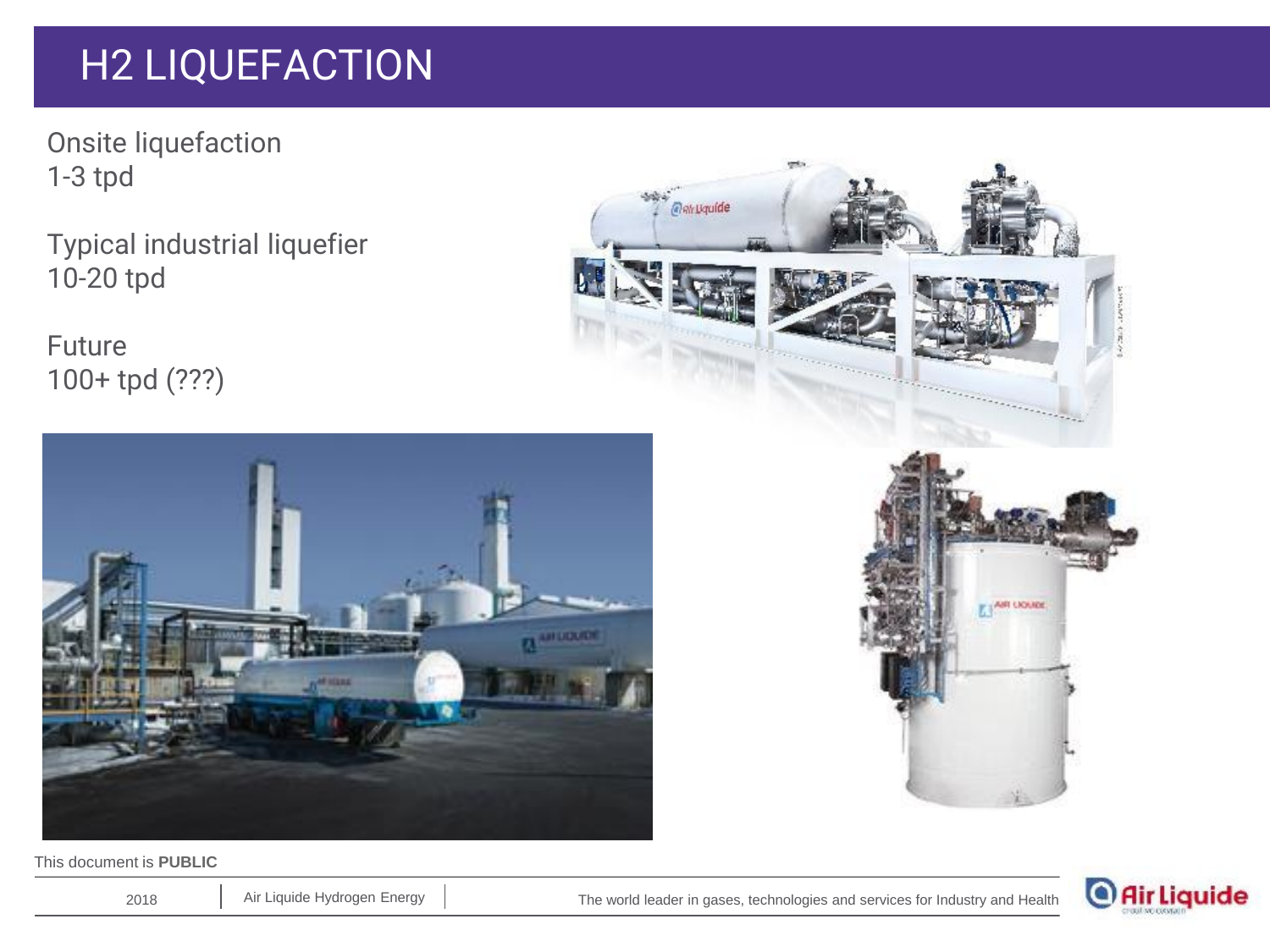### Where can NH3 play a role in this transition

#### Storage - H2 options are limited

Liquid – individual tanks, large spheres

Gaseous - Caverns

#### Transportation – H2 transportation is impractical over large distances

Liquid – trailers are the only option, rail does not exist (yet?) – economical up to 500 miles

Gaseous – Pipelines are effective but location locked and timely/expensive to build Trailers are limited in capacity ( $\sim$  500kg max) – economical up to 100 miles

## Cost reductions – market growth requires access to low cost & renewable hydrogen

Liquid – cost reduction with scale

Gaseous – cost reduction with onsite production